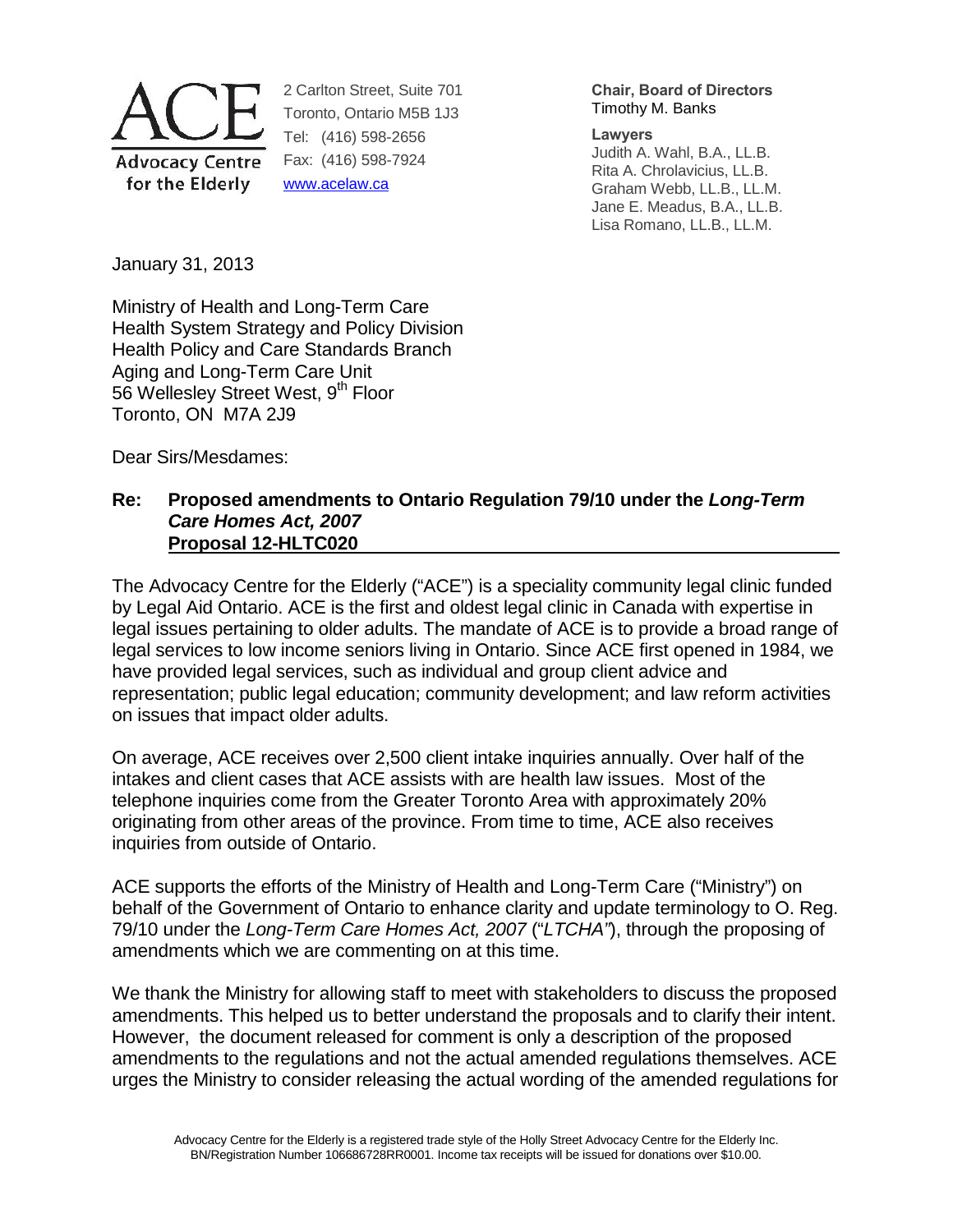comment as this will allow for more effective and meaningful input by ACE and other stakeholder groups.

#### **PROPOSED AMENDMENTS**

#### **Proposed Amendment to Admissions Process for Short-Stay Convalescent Care Program (CCP) Beds**

ACE has concerns with respect to the new referral process being recommended and the removal of applicant choice for CPP beds.

First, we would like to acknowledge that CCP beds are a valuable asset and useful tool to the healthcare system in Ontario. We recommend their use and hope that the Ministry is committed to increased funding of these beds to ensure availability across the province. However, we are very concerned that these beds will be taken from existing long-term care stock and would not support this. We are presently in a crisis regarding the availability of long-term care beds: removing beds from the system to make them CPP beds would only add to the problems. ACE submits that any additional CPP beds must be extra long-term care beds so that there is no impact on existing beds and waiting lists.

We further submit that there must be a requirement in the regulations that CPP beds not be mixed with regular long-term care home beds. We do not believe that such mixing, which occurs in some homes today, is conducive to the goals of the convalescence program.

While it is understood that it is important to have flow-through in CCP beds and to utilize the small stock of available beds, ACE submits that the more prescriptive nature of this regulation, including the removal of choice from the process, will be detrimental to applicants.

The proposed regulations recommend that the CCAC placement co-ordinator identify the home(s) to which the applicant would be referred, considering "certain factors" such as preference, support networks and available resources in the community. At present, no specific parameters are included, there is no mechanism to determine whether those parameters were, in fact considered, and there is no way to challenge the decision of CCAC placement co-ordinators. While the proposed regulation states that consent is required, we do not believe that informed consent would always be obtained.

Under the proposed scheme, it is not clear from the information provided whether consent would be required from applicants to have their information sent to a potential CPP bed facility to determine eligibility. We submit that this should be a requirement. If an applicant did not want their application to go to a specific facility which is one identified by the CCAC placement co-ordinator, would this mean that they could not apply to any other home?

ACE submits that the proposed system would be vulnerable to misuse. Unfortunately, we are receiving an increasing number of complaints from long-term care home applicants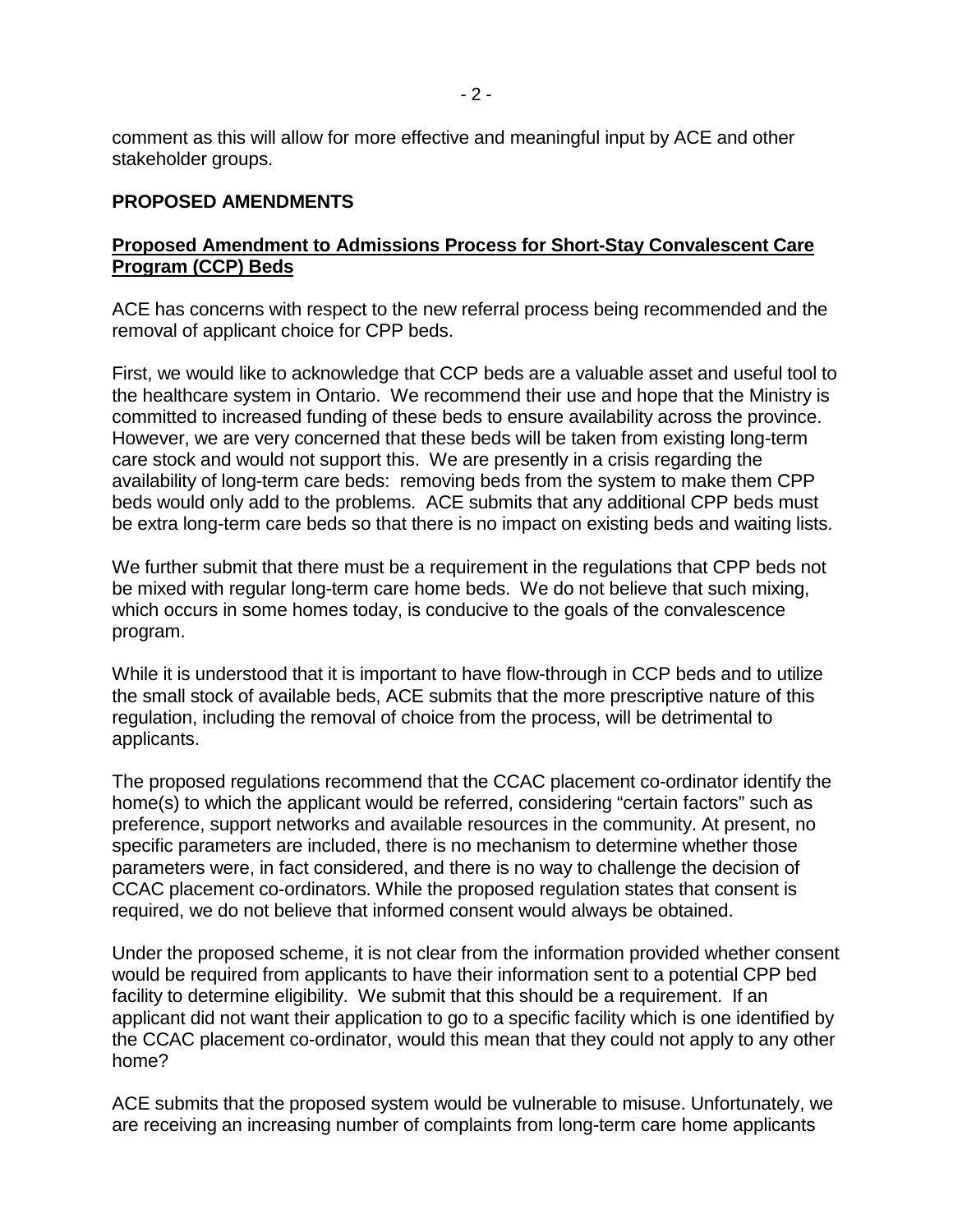and their substitute decision makers about the application process for long-term care from hospital. We have also had numerous problems with the application process for CPP beds, including both inappropriate referrals and the failure to make referrals. It is our experience that CCAC placement co-ordinators are already attempting to manipulate placement decisions: giving the placement co-ordinators the ultimate decision for referrals will, in our opinion, lead to inappropriate referrals and referrals that are not made in consideration of the applicant's needs.

ACE submits that the proposed regulations could also be used to deny a person's eligibility for long-term care altogether. If an applicant did not want to go to a specific CPP bed, the proposed regulations suggest alternatives are to be discussed. Would the person be denied the ability to apply for long-term care as one of these options?

Finally, ACE submits that there may be no true consent to placement in the suggested scheme. If the only options available to applicants are the bed(s) suggested by the CCAC placement co-ordinator or being discharged into an unsafe environment in the community, this may be no choice at all.

## **Proposed Amendment to Qualifications for Staff in LTC Homes**

ACE takes no position regarding the recommended change allowing portability of employment for the grandfathered staff. We also take no position regarding the updating of the qualifications of the staff.

ACE would like to submit here, however, that the lack of an effective personal support worker registry continues to be problematic. For further discussion of our views on this topic, please see Clara Ho's to Charles Beer, PSW Registry Chair dated September 4, 2012, attached.

## **Proposed Amendment to Admission and Discharge Requirements for Specialized Units – s. 177**

The proposed amendments will expand s. 177 of the regulation to allow persons discharged from a specialized unit and waiting to return to their original LTC home to be placed in the readmission category. It will also create a new category between categories 2 and 3 which will allow persons who have been in a specialized unit in a home to apply to a new home.

ACE submits that these amendments will be of value to long-term care home residents. They will allow persons to move through the specialized units without penalty, and allow them to return to, or move to, a LTC home which can meet their needs once they no longer need a specialized unit.

The second part of this proposed amendment will allow regular applicants to be placed into a specialized unit where there are no applicants on the waiting list for that particular specialized unit.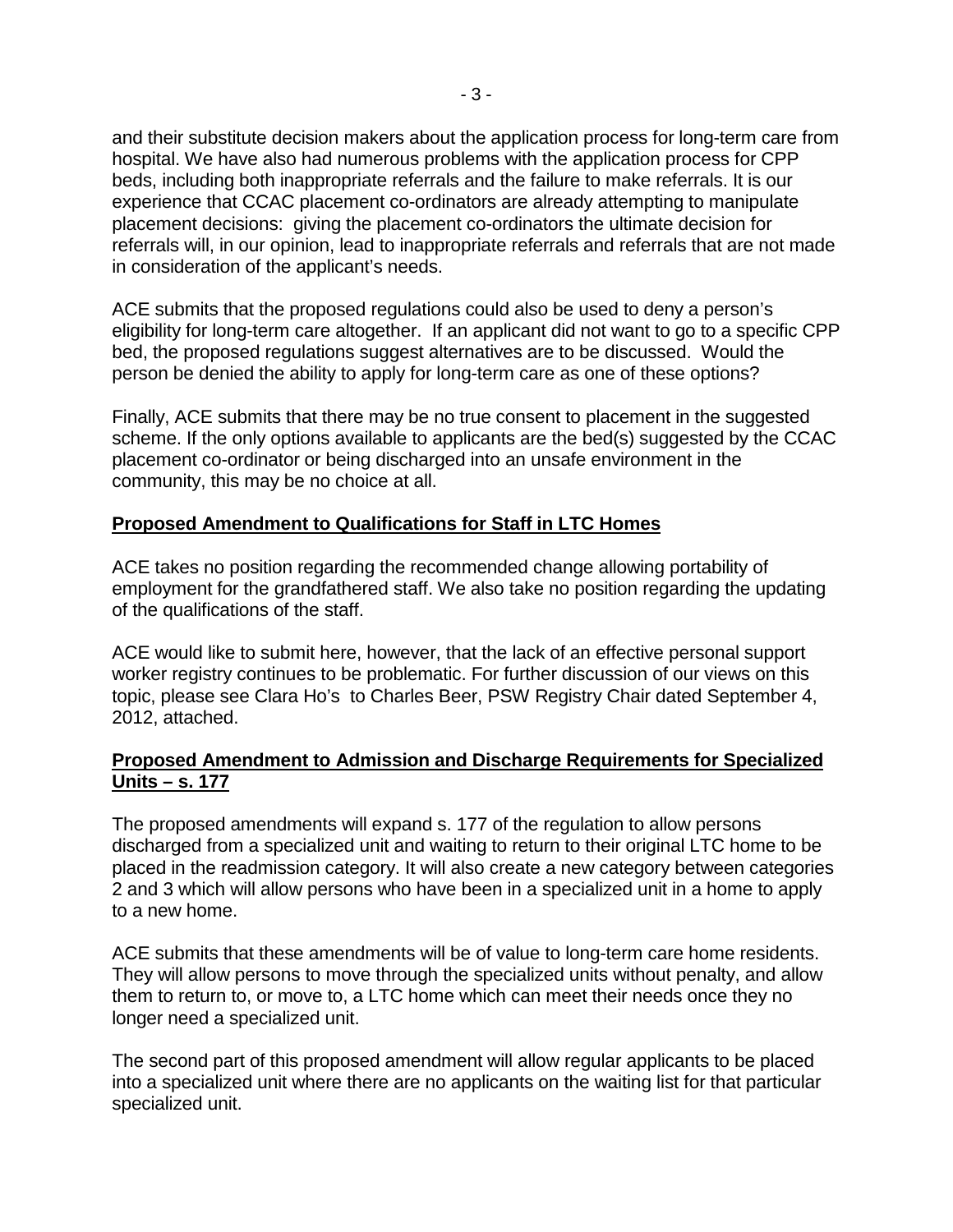ACE submits that the amendment will have to be drafted very carefully to ensure that all information about the unit be provided to the applicant or their substitute decision-maker so that they are able to make an informed choice regarding that unit. ACE further submits that the amendment be clear that an applicant may refuse the bed without application of the penalty set out in s. 167.

#### **Proposed Amendments to Critical Incident Reporting – s. 107**

The proposed amendments recommend that "loss of essential services" and "flooding" be considered an environmental hazard instead of an emergency. It further proposes to amend the reporting criteria regarding an "environmental hazard" to clarify that it apply to an incident that affects "one or more" residents. ACE takes no position on these amendments.

The proposed amendment recommends that section 107(3)4 be changed so that the injury is only to be reported when the resident is admitted to a hospital.

ACE submits that this amendment not be made. Hospitals will often not admit patients due to the sole fact that the person is a resident of a LTC home. This amendment would therefore not capture a number of residents whose injuries should be reported. Discussions at meetings with the Ministry dealt with trying to refine this section and it was suggested that reporting be necessary only where treatment was required. This is also unsatisfactory because there are many injuries which cannot be treated (such as broken ribs and toes) or where treatment is contraindicated due to health reasons.

As the purpose of this section is to protect the safety of LTC home residents by ensuring that the Ministry is made aware of injuries occurring within the home and to conduct inspections, ACE submits that the suggested amendment not be made and that the regulation remains in its present form.

### **FURTHER SUGGESTIONS**

### **Redrafting and Enactment of sections 32 and 45 of the** *LTCHA*

The *LTCHA* was enacted on July 1, 2010, with the exceptions of the sections pertaining restraining using locks and barriers and admission to a secure unit.

Unfortunately, LTC homes continue to restrain and detain residents, both within the secure units as well as within the rest of the home, without legal authority.

In our original submissions on the *LTCHA*, we clearly set out the need for the enactment of such legislation. Residents continue to be restrained and detained without legal authority and without the right of review. We are advised by our clients that homes often have "blanket" policies which prevent **any** resident from leaving the LTC home unescorted, with no consideration of their capacity. We often have to contact the LTC home and the Ministry to gain the freedom of movement for our clients.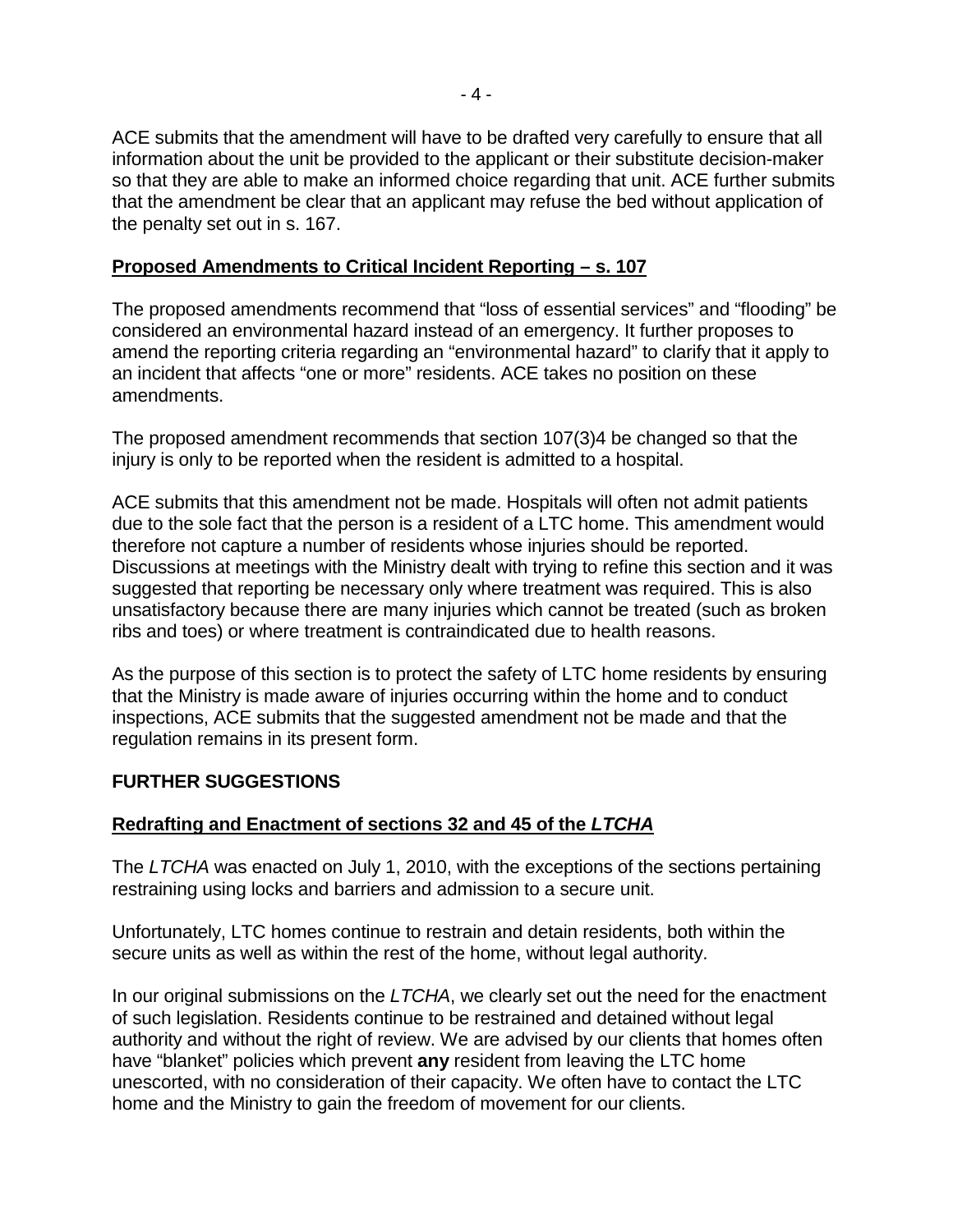Further, failing to enact these sections means that meaningful access to justice is unavailable to residents who disagree with their detention. LTC homes, as well as Ministry inspectors, often rely on the "common law duty" to support their position on detention; however, this does not allow the resident a fair hearing in accordance with the fundamental principles of justice to which they are entitled under s. 7 of the *Charter of Rights and Freedoms*. We are attaching an excerpt an excerpt from ACE's *Long-Term Care Facilities in Ontario: The Advocate's Manual* on *Restraint, Detention and Locked Units*, as well as our submission on January 17, 2007, to the Standing Committee on Social Policy which looks at these issues in detail.

ACE submits that the Ministry must take steps to support the enactment of appropriate sections in the *LTCHA* to ensure that residents are being treated fairly. This will require amending the sections as presently drafted, as these are not sufficient. Rights must be given to any resident who is detained, whether it is on a locked unit or being prevented from leaving the facility.

ACE is pleased to discuss these amendments and their enactment with the Ministry at any time.

## **Addition to Offences under the** *LTCHA*

ACE continues to receive hundreds of calls annually regarding conflicts in the process of placement into LTC homes. Unfortunately, CCAC placement co-ordinators who have been given authority for the placement process are knowingly providing misinformation to prospective clients and their substitute decision-makers. We believe that the only way to prevent this from continuing is by making this an offence punishable under the *LTCHA*.

It is ACE's experience that CCAC placement co-ordinators frequently provide misinformation to patients and their SDMs. The following re examples of the most common problems:

- The CCAC says it is "not allowed" to take applications from hospital patients;
- The CCAC refuses to take LTC home applications from hospital patients;
- The CCAC says it can only take applications from patients with "permission" from hospital management;
- The CCAC claims that LTC home applications can only be made from the community and that the patient must go home or to a retirement home before an application can be made; and
- The CCAC tells applicants that they must choose a specific number of homes, beds from short lists, idle beds, specific homes, or more than five homes (in a non-crisis situation), in order for their choice list to be "accepted".

Because of this misinformation, patients are often forced into inappropriate living arrangements. Common examples include:

 Going to expensive retirement homes, which are **TENANCIES, NOT** regulated health facilities, and at which health care services are primarily private pay.